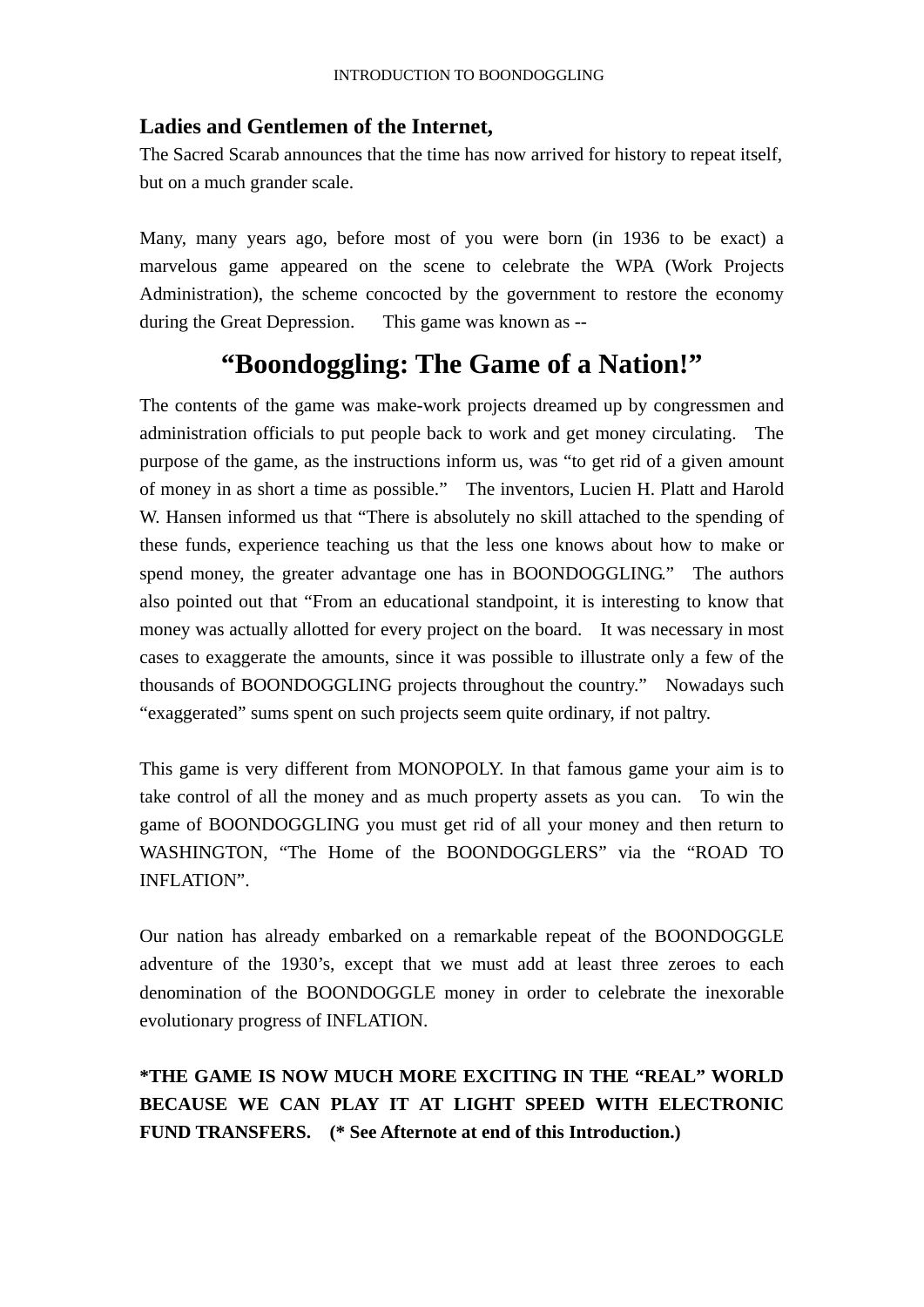The news on February 12, 2009 forecasted that in addition to continuing the payout of President Bush's \$700 billion bank bailout (with a couple dozen billions tossed to the carmakers so we can keep burning gasoline), President Obama is moving forward with an \$800 billion-plus "stimulus" package. (Guess who gets stimulated.) On top of this the government will run at least a \$1.2 trillion deficit this year, and many think it will reach \$1.6 trillion, all with an annual GNP that generates about \$14 trillion in good times. These rough figures do not take into account many hidden costs that may make it even higher. Of course there is also the usual trade deficit of two or three dozen billions per month.

The good news is that we could make up about a trillion dollars a year in off-the-balance sheet foreign trade deficit if Americans simply stopped snorting cocaine. The Colombian cartel alone produces roughly 700 tons per year for our benefit with a value of around 1 trillion. Only about 100 tons gets intercepted by the narcofuzz, but these good ole boys (the US compadres alone) spend probably more than the value of what they bust. The narco's are good business men. They know they have a loyal consumer market and accept a few risks and operating "expenses" (such as interdicted goods, and chopped heads) to enjoy the excellent financial returns on investment.

If we threw in alcohol, tobacco and all the other recreational drugs, we could probably balance the budget simply with the upgrade in creativity and productivity, not counting the shift in the un-accounted for trade deficit. Naaaa. Nobody's going to do that. That would put a serious dent in the business of cops, lawyers, judges, jail builders, and jail wardens. Let's get really creative and do a caterpillar count or build bird houses like they did in the good old days. Instead of fixing bridges, we can teach people how to play bridge. That is classical civilization at its most ethereal.

Of course we could do something useful domestically instead of distracting ourselves by beating up confused Muslims and muscling in on the heroin trade, but then we could not justify our defense spending Boondoggle.

Al Gore recently pleaded with Congress to put a large piece of the stimulus funds into investments for achieving 100% Clean Energy within Ten Years. That is a worthy goal that would also take the oil cartels off our backs and help clean up the air and reduce global warming at the same time.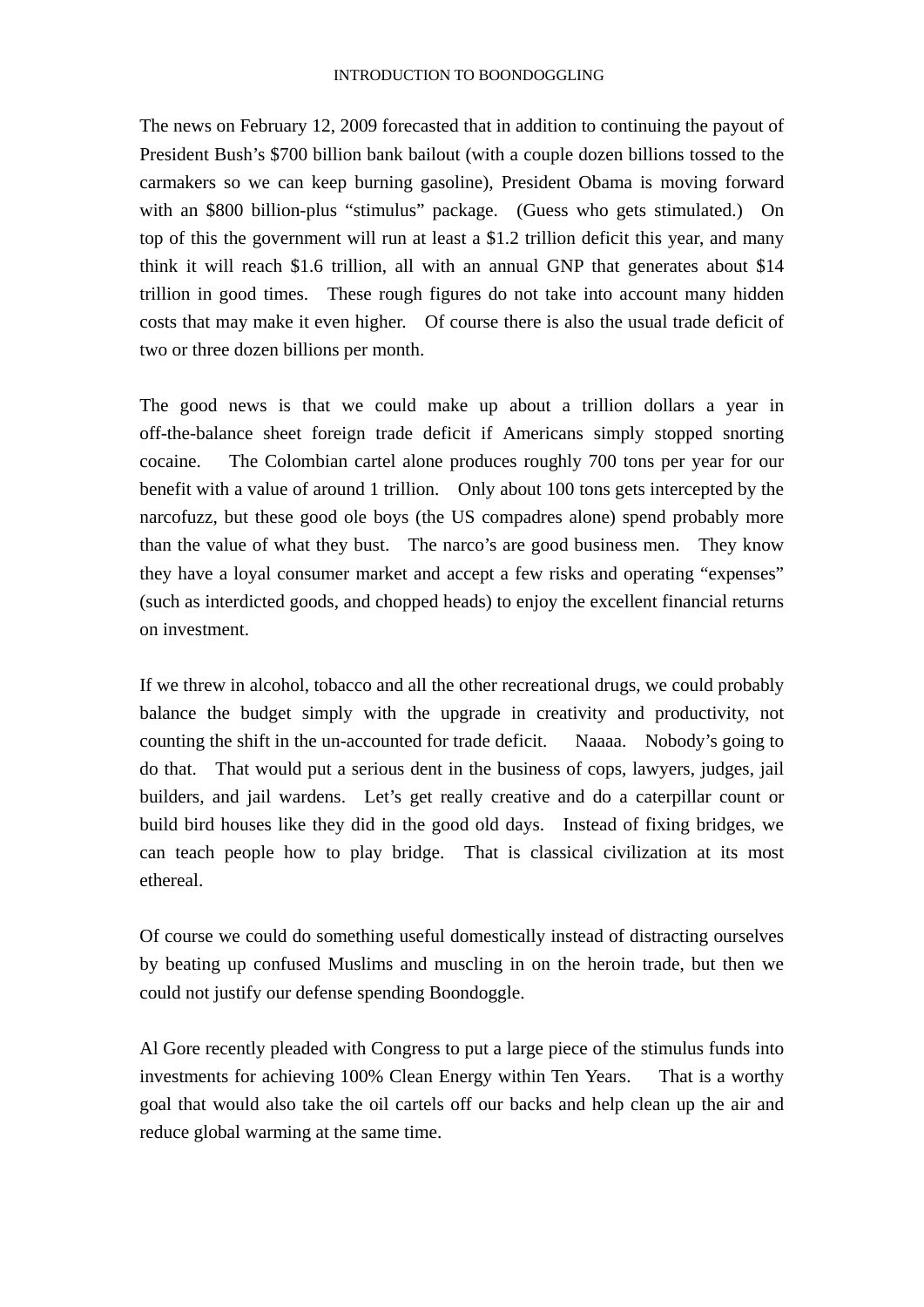We can also work on building an economy that begins to remove toxic substances from our products and design new products and infrastructure in a way that uses only renewable and easily recyclable materials.

While we are at it we could do a magnificent space program so we (the successful BOONDOGGLERS) may all move to Mars just in case we totally botch this planet (assuming of course that the Martians will grant us visas.) We better hope that the Martian Homeland Security goons and ICE-men are easier on immigrants than we are.

Seriously though, BOONDOGGLING is a very interesting, if rather mindless, game. In this sense it is truly educational. It may inspire players with truly creative BOONDOGGLING that could radically change the meaning of the word as it stands in our dictionaries, e.g. "BOONDOGGLING: To waste time or money on unnecessary, and often counterproductive work."

Here is how this funny word came into being in its modern sense according to Michael Quinion, a British researcher of English language usage, in an article for "World Wide Words" on the web.

This typically North American term is often applied in two specific ways, either to describe work of little or no value done merely to appear busy, or in reference to a government-funded project with no purpose other than political patronage. It can also be used for an unnecessary journey by a government official at public expense.

Part of its oddity lies in its sudden emergence into public view in an article in the *New York Times* on 4 April 1935. This had the headline "\$3,187,000 Relief is Spent to Teach Jobless to Play ... Boon Doggles Made". The "boon doggles" of the headline turn out to be small items of leather, rope and canvas, which were being crafted by the jobless during the Great Depression as a form of make-work. The article quoted a person who taught the unemployed to create them that the word was "simply a term applied back in the pioneer days to what we call gadgets today". He suggested that boondoggles had been small items of leatherwork which were made by cowboys on idle days as decorations for their saddles.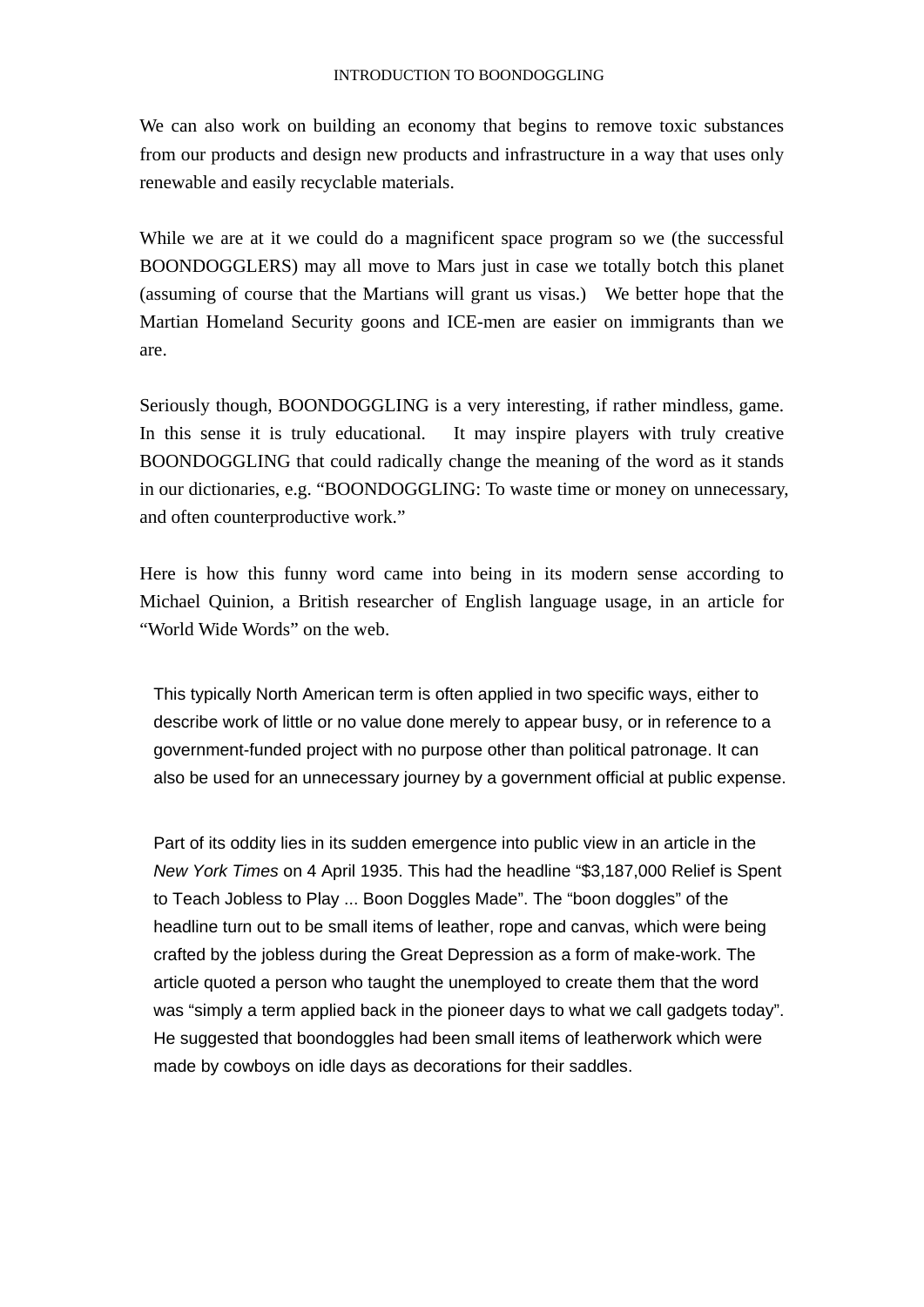The word instantly became famous. It seems that Americans had been feeling the lack of a good word to describe unnecessary, wasteful, or fraudulent projects and leapt upon it with delight.

It wasn't quite new. The first appearance of the word is actually in a British publication, *Punch*, on 14 August 1929:

The chief scout has recently been presented by the University of Liverpool with a Degree, and by the scouts of America with a boondoggle. Of the two, I think I should prefer the boondoggle. Great as is the honour conferred by the Seat of Learning, there is a homely flavour about the other gift which touches the heart even more. "Boondoggle." It is a word to conjure with, to roll around the tongue; an expressive word to set the fancy moving in strange and comforting channels; and it rhymes with "goggle," "boggle," and "woggle." three of the most lighthearted words in the English language.

The *Daily Messenger* of Canandaigua, New York, explained the background to this puzzling item on 20 August 1931:

The boondoggle, which leaped literally into fame overnight when it was introduced by Rochester Boy Scouts at the jamboree in England, is a braided lanyard on which various things such as whistles can be hung. So fascinating do the boys find it, that they have spent practically all their spare time on the work.

On 6 April 1935, two days after the New York Times article appeared, a contrary view about the origin of the word was published in a syndicated snippet in the *Nevada State Journal*:

"The word 'boondoggle' was coined out of the blue sky by Robert H. Link, eagle scout," wrote Hastings. "It has absolutely no significance except that it has come to mean a good-looking addition to the uniform."

Mr Link, later a scoutmaster, was also said to have been its originator in an item in a magazine called *Word Study* later the same year. He is now often quoted in reference works as its inventor. As all the early appearances of *boondoggle* — none before 1929 — are in connection with Scouts' lanyards, it is indeed likely that it was created in that milieu. The stories about cowboys and pioneer days have nothing going for them apart from the guesses of one person reported in the 1935 *New York Times* article.

Whatever its origin, it was that article that converted *boondoggle* from a word existing quietly in its own small world to one of public importance and continuing usefulness.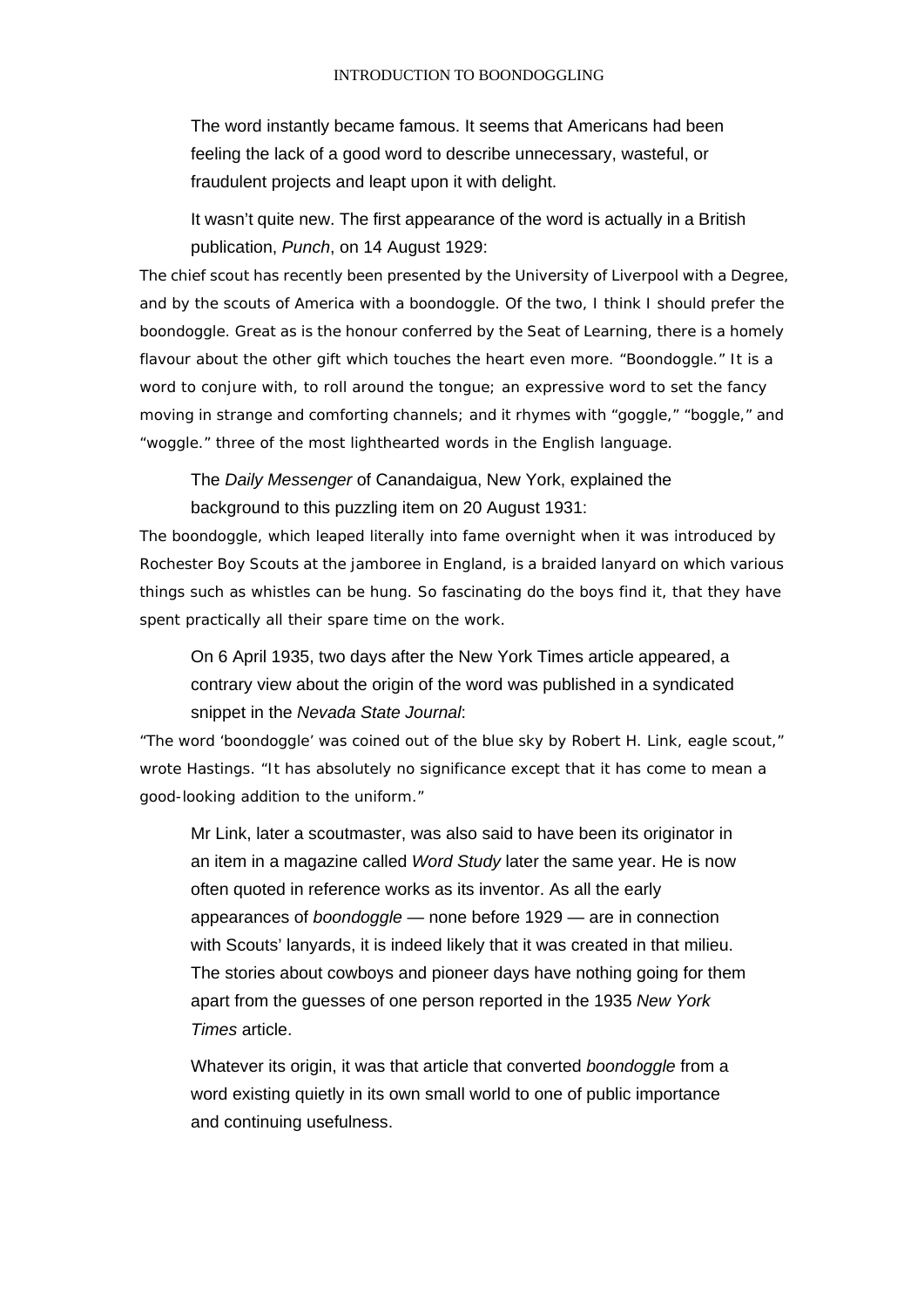

(Examples of Boondoggle Lanyards from Boondoggleman.com)

I recall the fun of braiding what we called "gimp" lanyards in my days as a scouting youth. In those halcyon days I never dreamed that there was another word and a more complex story behind this innocent handicraft. Handicrafts made with the flat plastic gimp cord are still very popular. Cowboys and frontiersmen worked with leather strips, probably using skills learned from the Native Americans.

The word "boondoggle" has undergone some further evolution in recent years that you may not wish to share with your young scouts if you wish to invite them to join the game. If you dare, read the various definitions of "boondoggling", "doggling", and "prairie dogging" in the online Urban Dictionary.

The Sacred Scarab Dung Beetle approves of BOONDOGGLING because it represents a branch of the fine art of eating bull shit, which is of course what all self-respecting Sacred Dung Beetles do for a living. The ancient Egyptians understood this and worshipped the little bugger as an incarnation of the Sun God and the essence of creativity. The key to successful Scarabing is total integrity and sincerity.

We could shift the word to something like BOON-DOUBLING: "Investing time and money on creative and productive projects that will prosper and ensure a stable, comfortable spiritual and material future for the inhabitants of the planet."

## BOONDOGGLING MONEY

The BOONDOGGLING currency of 1936 was in units of millions. Nowadays a million dollars does not mean anything anymore, so we begin with a billion as the bottom line for doing anything. The highest denomination is only \$500 billion, and that does not even match the Bush Instant Bank Bailout of \$700 billion or come close to the Obama stimulus package of \$800-plus .... billion. We now talk glibly in terms of trillions, and seem to double the amount every day or so. I find the whole thing a mind boggle, because I and several billion others on the planet can enjoy living quite comfortably on a few dollars a day.

Remember, creativity is the ability to generate something from nothing. Therefore